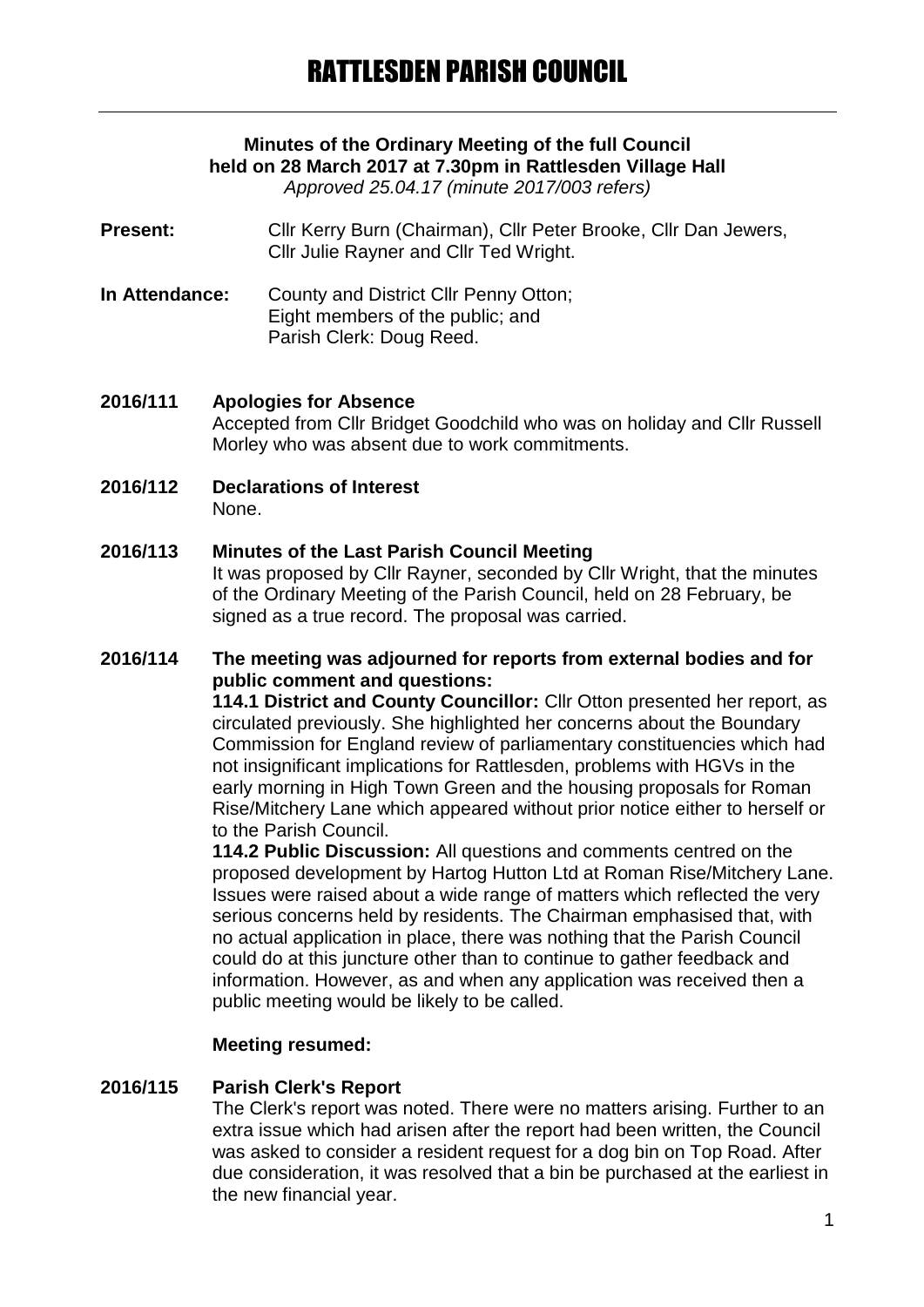# **2016/116 Planning**

# **116.1 Applications:**

0586/17 concerned 6 Rectory Meadow - ground and first floor rear extension. The Council had no objections; and 0979/17 also concerned 6 Rectory Meadow - felling of rotten horse

chestnut. The Council had no objections.

**116.2 Applications - Responses:** There were no applications which had had to be considered in advance of the meeting because of their deadlines. **116.3 Decisions:** It was noted that application 5048/16 concerning Hollybush Farmhouse, Holly Bush Lane had been refused.

**116.4 Roman Rise/Mitchery Lane:** The proposed development by Hartog Hutton Ltd had been discussed fully during the adjournment for public comment and questions (minute 2016/114.2 refers).

# **2016/117 Finance**

**117.1 Financial Report:** The report to 28 February was received. It was proposed by Cllr Burn, seconded by Cllr Rayner, that the reconciliation be approved and duly signed. The proposal was carried.

**117.2 Payments and Income:** It was proposed by Cllr Burn, seconded by Cllr Jewers, that the schedule of payments be approved. The proposal was carried. The schedule comprised the following:

- Litter-picker salary (March) £139.18;
- Clerk salary (March) £290.11;
- PAYE (March) £72.60;
- Clerk reimbursement of costs of two external hard drives plus cases £104.02; and
- Clerk administrative expenses £43.51.
- Income received was duly noted as follows:
- ◆ Business account interest (March) £0.75;
- Mid Suffolk District Council cleansing grant (January-March) £187.20; and
- Mid Suffolk District Council recycling grant (August-January) £218.35.

**117.3 National Minimum Wage:** It was resolved that the Council adopt the new minimum wage of £7.50 per hour (for workers aged 25 and over), effective from 1 April 2017, as it applied to Council employees.

**117.4 Cemetery Grass-Cutting**: With the agreement of The Felsham Gardeners, it was resolved that the contract in place until the end of the 2016-2017 financial year be continued until such time as the extended Cemetery came into being. At that juncture the service requirements would be reviewed and new provisions effected.

# **2016/118 Council Governance**

**118.1 New Legislation, Codes or Regulatory Issues:** None.

**118.2 Risk Register, Policies and Internal Controls:** There were no decisions or actions which impacted upon the Council risk register, policies or internal controls.

**118.3 Risk Register**: It was resolved that the updated risk register, revised and extended to reflect current issues affecting the Council, be adopted.